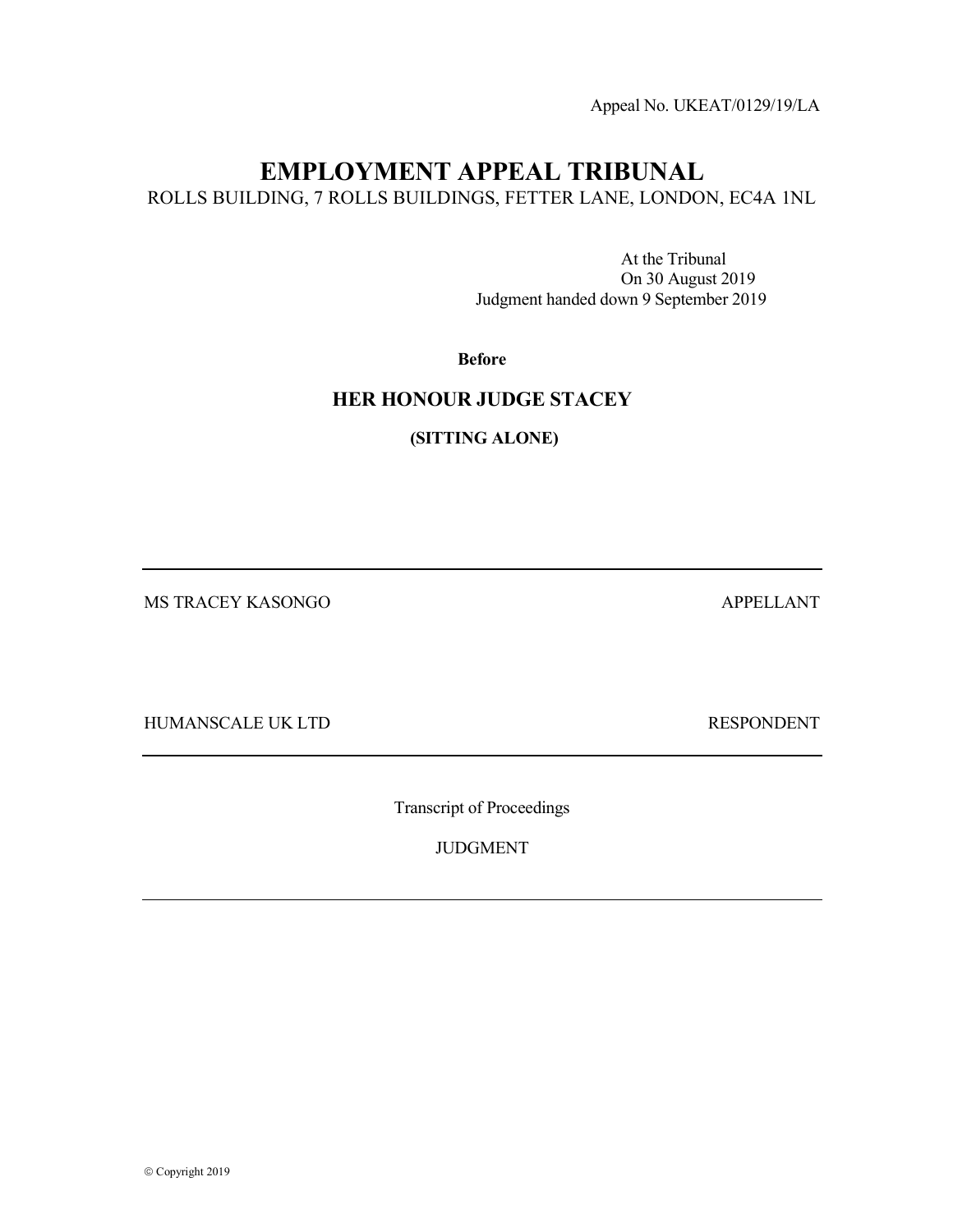# **APPEARANCES**

For the Appellant MR DANIEL GODFREY (Representative) Camden Community Law Centre 2 Prince of Wales Road Kentish Town London NW5 3LQ

For the Respondent MR CHRISTOPHER EDWARDS (of Counsel) Instructed by: iGlobal Law 71 Queen Victoria Street London EC4V 4AY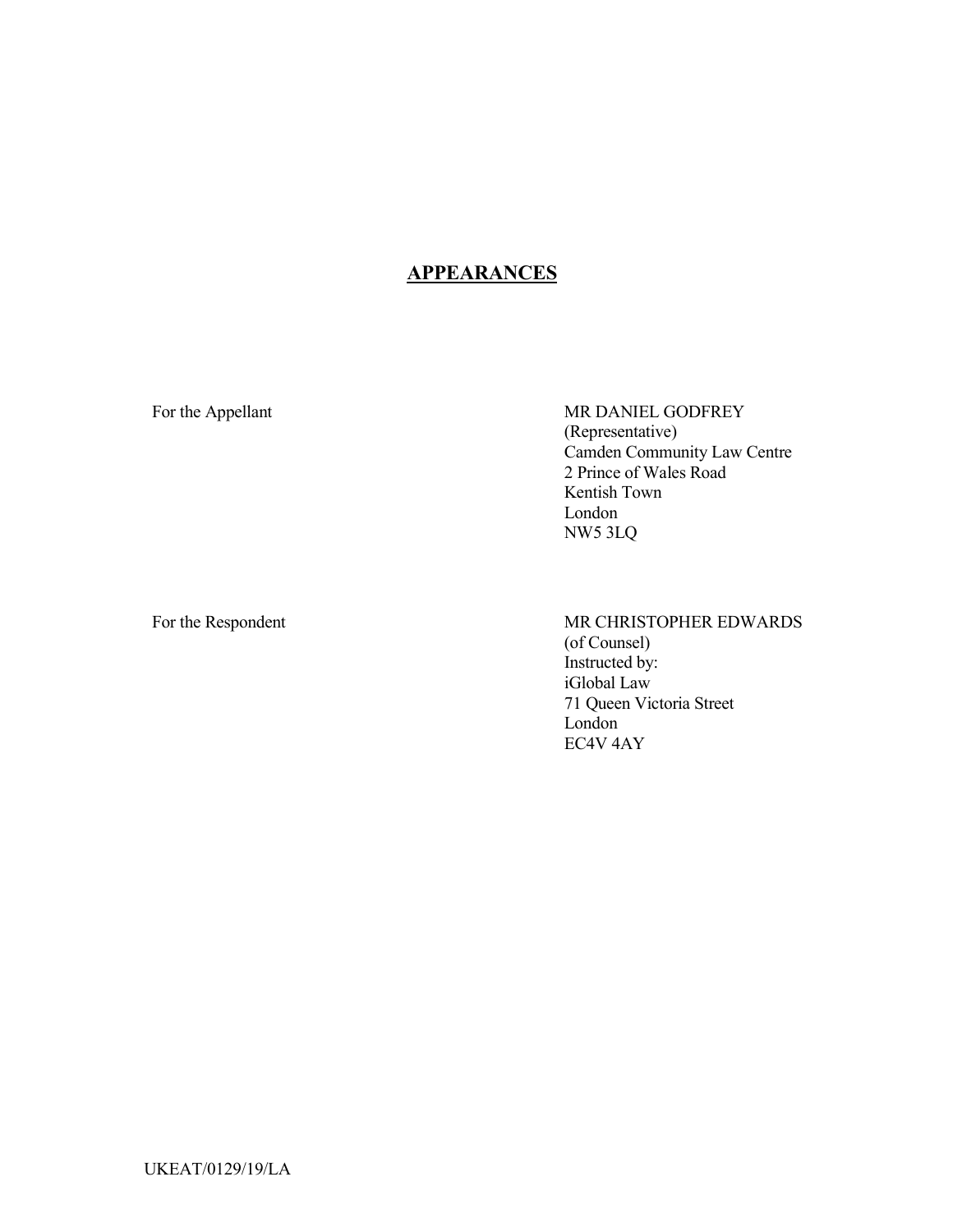#### SUMMARY

### PRACTICE AND PROCEDURE – Disclosure

### PRACTICE AND PROCEDURE – Admissibility of evidence

The Respondent before the Tribunal had disclosed a draft dismissal letter prepared by its solicitors from which it had redacted the solicitor's comments and notes. It was common ground that the draft letter was not legally privileged, but that the redacted parts were protected by legal advice privilege within the umbrella definition of legal professional privilege. The issue was whether the Respondent had waived privilege in the redacted parts of that letter by having disclosed two earlier documents. The issue was whether the Tribunal had wrongly found that one of the earlier documents was not protected by legal advice privilege and if it had erred in not dealing with the other document.

Held: The Tribunal had erred in failing to address or rule on the document it had not mentioned, and it was perverse to find the other document was not legally privileged when it was made for the purpose of obtaining or giving legal advice. The parties agreed that it was for this Tribunal to decide whether the Respondent was permitted to cherry pick and if it could maintain, or had waived, privilege in relation to the redacted parts of the draft dismissal letter by choosing to disclose other material that they were entitled to withhold as confidential.

It was further held that all three documents were part of the same transaction of providing legal advice about the dismissal of the Claimant. Given the nature and purpose of the disclosure, fairness required that the redacted part of the letter concerning the reason for the Claimant's dismissal also be disclosed, since it would be unfair to allow the Respondent who had waived privilege in relation to the other two documents not to reveal those redacted parts of the dismissal letter which related to the reason for dismissal. It would be impermissible cherry picking as the cliché goes. The redactions that did not concern the reason for dismissal, such as references to holiday pay entitlement and post-employment restrictive covenants could remain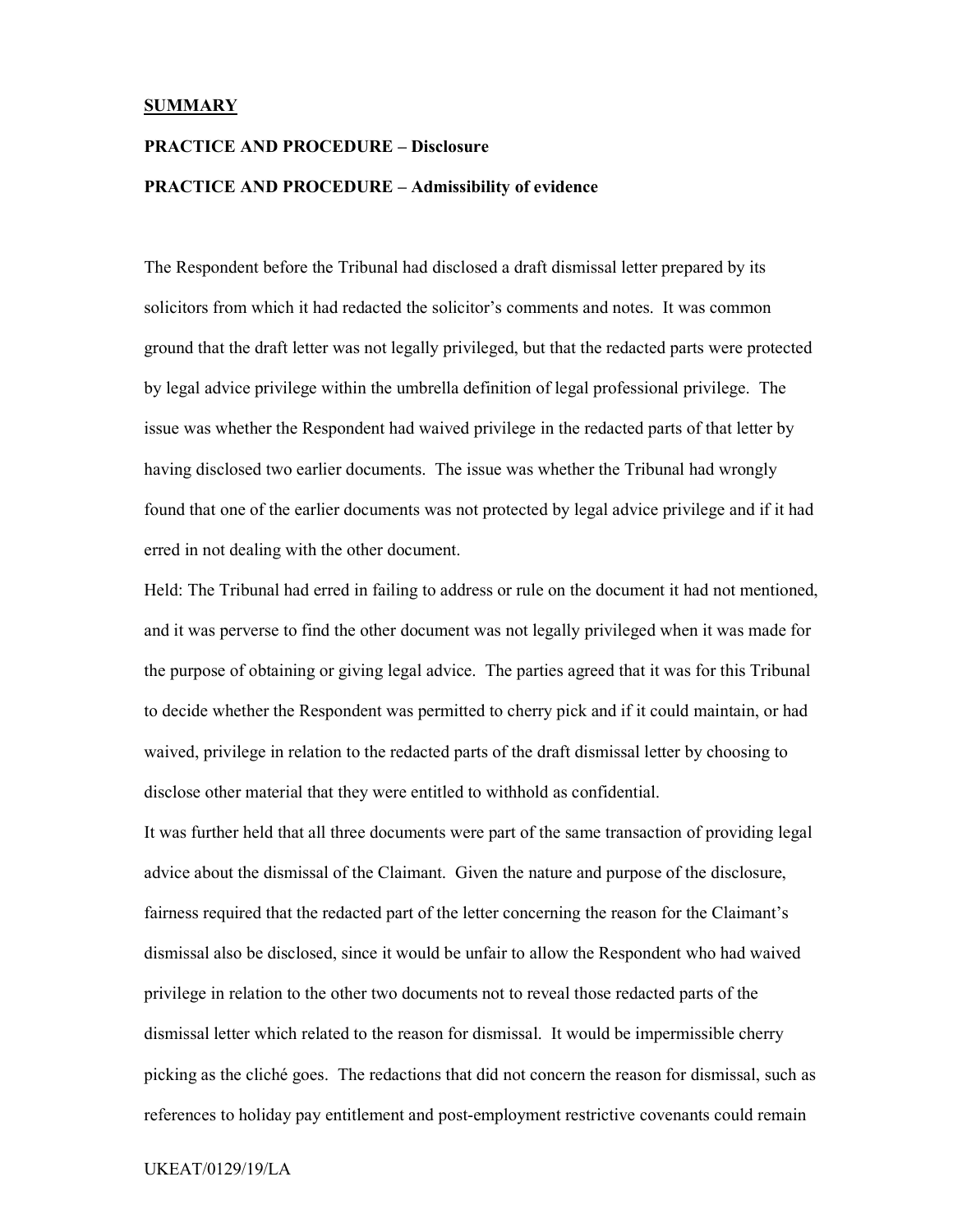redacted, if the Respondent so desired. But the Respondent consented to removing those redactions for consistency and transparency and would excise the redactions for the trial bundle.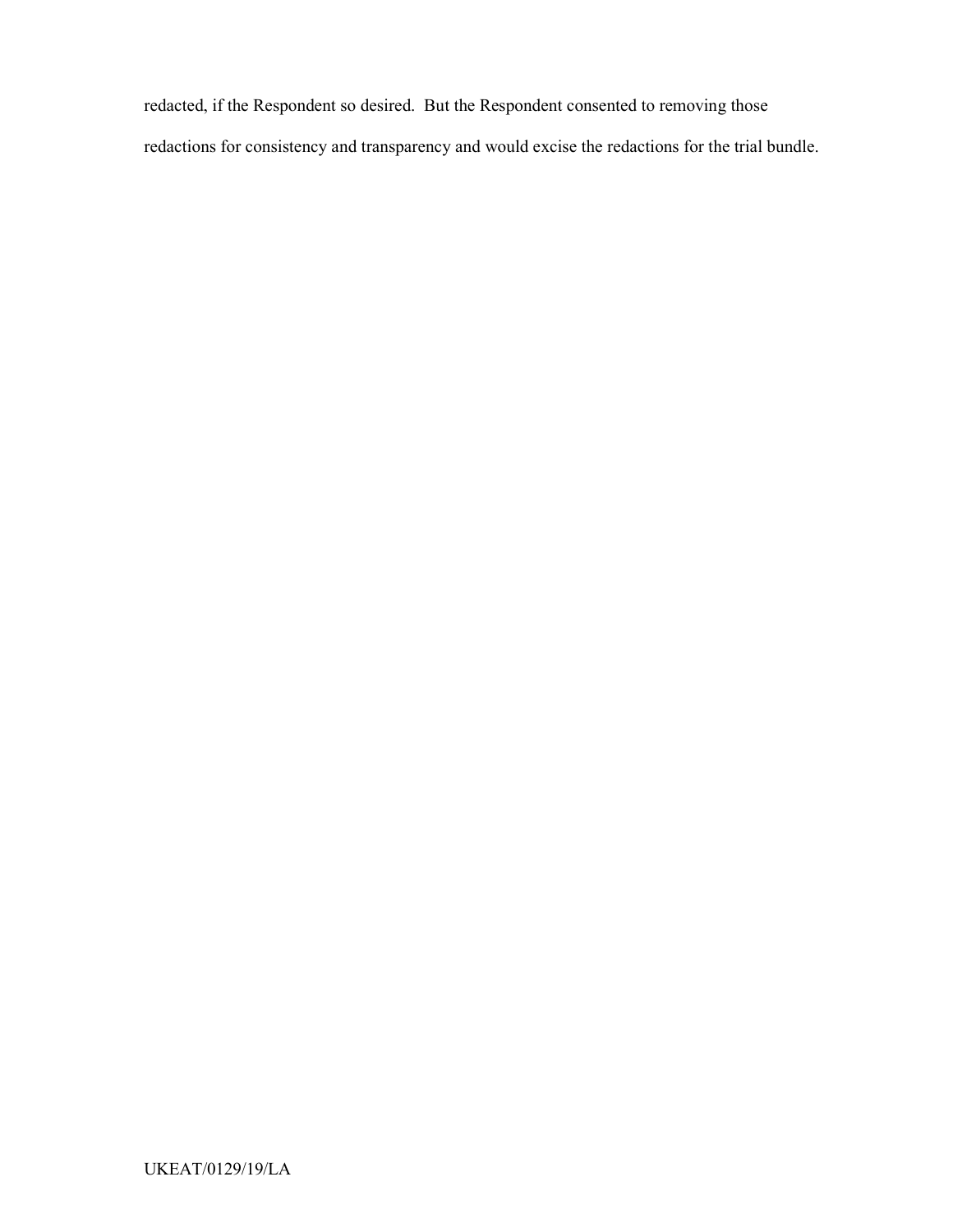A

B

C

### **HER HONOUR JUDGE STACEY**

1. This is an appeal from a decision of EJ Goodman made at a closed preliminary hearing in the London Central region of Employment Tribunals on 4 January 2019, with reasons sent to the parties on 25 February 2019. The Employment Judge refused to allow the redacted parts of a draft letter dismissing the Claimant to be adduced as evidence in the case. The issue concerns the Tribunal's approach to legal professional privilege.

2. The Appellant is the Claimant before the Tribunal and Humanscale UK Ltd is the Respondent and I shall continue to refer to the parties by reference to their status below.

D

E

F

G

H

3. The Claimant was employed by the Respondent manufacturer and vendor of ergonomic office furniture as a marketing executive and was dismissed on 15 February 2018 after 11 months service. In summary, her case is that she informed her manager that she was, or might be, pregnant on 30 January 2018 and that the effective cause of her dismissal and other unfavourable treatment was her pregnancy or the prospect of her taking maternity leave. She brought claims under s99 Employment Rights Act 1996 (automatically unfair dismissal for family reasons) and s18 Equality Act 2010 (pregnancy or maternity discrimination). The Respondent defends the claim on grounds that it had no idea that she was or might be pregnant and in any event her dismissal and other treatment complained of was entirely due to her poor performance, work attitude, attendance and lateness issues which had been ongoing throughout her employment.

4. At the full merits hearing of the case which will take place on 17-18 September 2019 and at the risk of over simplification there will be three principal factual issues for the Tribunal to determine in relation to the claim: (1) Did the Respondent know that the Claimant was, or might

UKEAT/0129/19/LA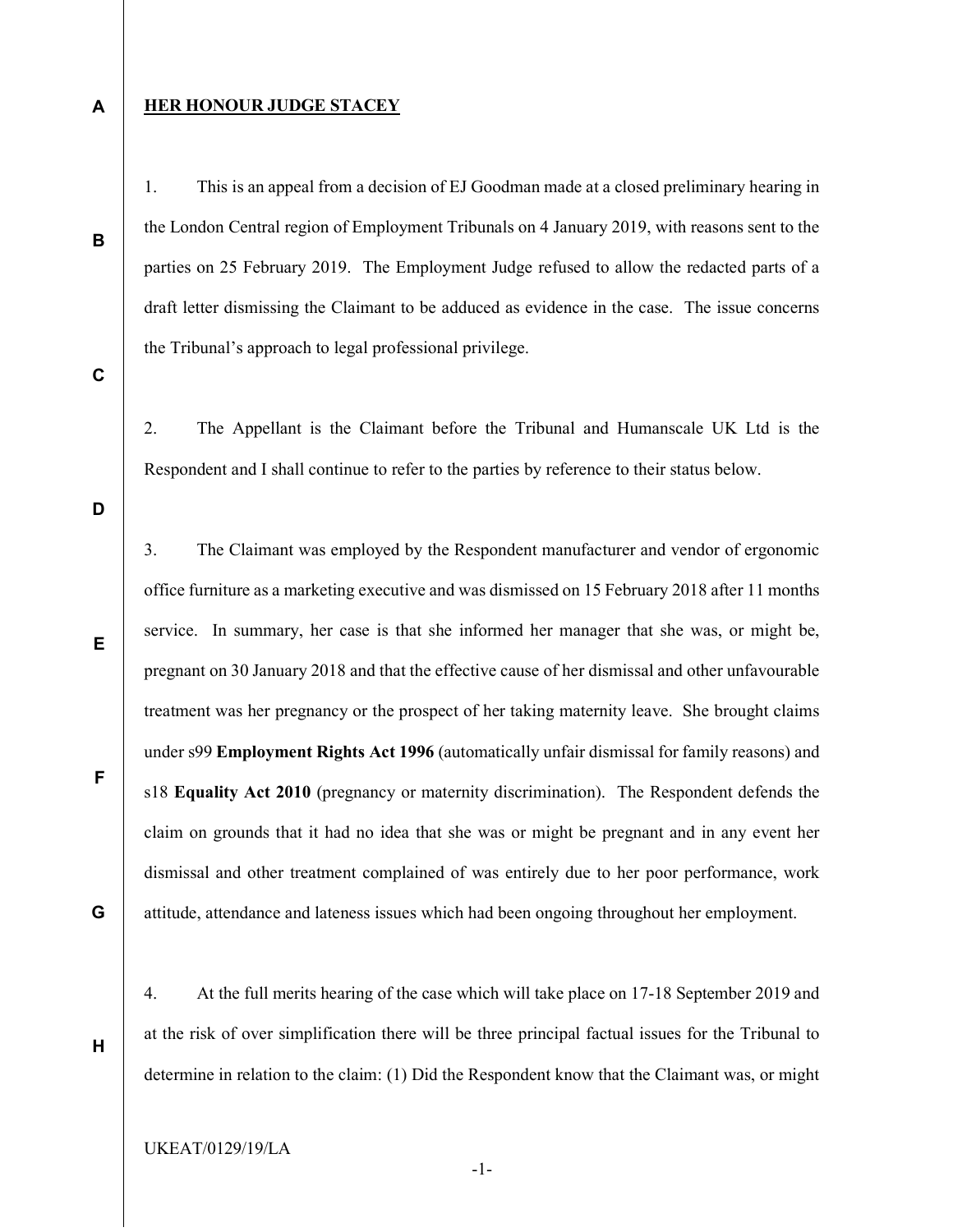be pregnant? If so, when did they know and who knew? (2) When did they decide to dismiss the Claimant/subject the Claimant to the other detrimental treatment complained of and (3) what was the reason for her dismissal/other treatment complained of?

5. As part of the standard disclosure exercise ordered by the Tribunal at a closed preliminary

B

A

C D E hearing on 27 September 2018, the Respondent disclosed a contemporaneous note prepared by Karen McGrath, the Respondent's Senior HR Manager of a telephone call she had had with their external solicitor, Chris Williams at 9am on 25 September 2018. Ms McGrath's evidence to the tribunal as set out in her witness statement is that on 19 January 2018 the Claimant's managers considered that they wanted to dismiss the Claimant, so Ms McGrath spoke to Mr Williams "to get advice on the termination process." Her hand written notes set out the advice received about the lack of protection from unfair dismissal given the Claimant's length of service in UK law, that pay in lieu of notice could be given, and "Potentially looking at risk – equality (on grounds of race)", and there is a mention of A CAS early conciliation and that claims take 4-5 months to come through.

6. Later that day, at 12:11, Ms McGrath emailed the Respondent's in-house Associate General Counsel in New York, Anna Volftsun, copied to two other managers, explaining they "would like to terminate an employee asap based on behaviour (issues with tardiness, attendance and quality of work)" and she summarised the legal advice received from Mr Williams that there was no risk of an unfair dismissal claim given her length of service, but "there may be a potential equality case based on her ethnic background" and she asked for Ms Volftsun's thoughts when convenient. That email was also disclosed by the Respondent as part of the routine disclosure exercise. One can see why – they appear to corroborate the account that dismissal of the Claimant

H

F

G

-2-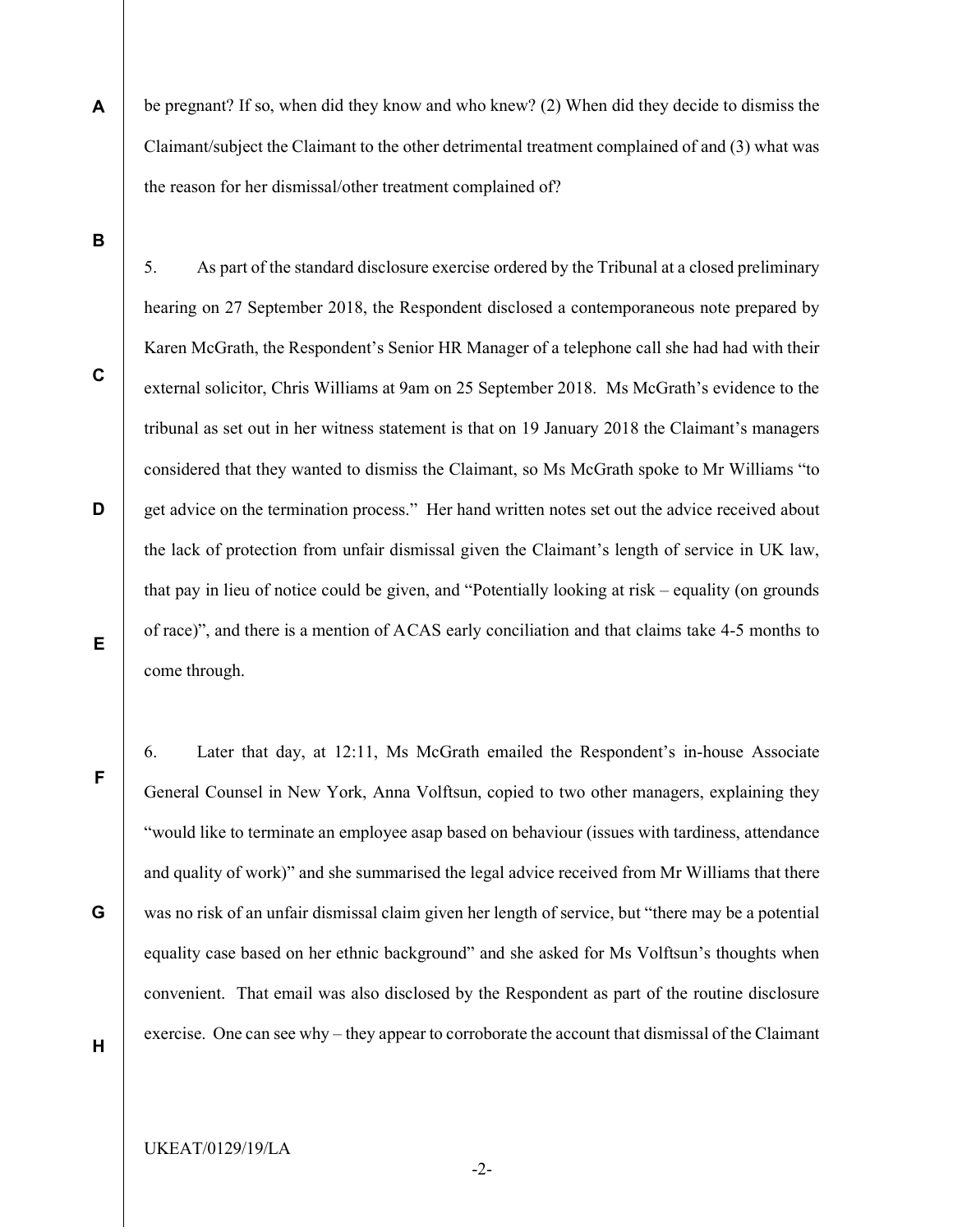A on performance and conduct grounds was already in hand, before the date the Claimant states she intimated that she might be pregnant.

C

D

E

F

G

H

B

prepared by the Respondent's lawyers. The Claimant had somehow found it possible to read the redacted words in the letter and wanted to rely on them at the forthcoming hearing. The Respondent objected, so the Claimant applied to the Tribunal and her application was duly heard by EJ Goodman on 4 January 2019. The application dealt with a number of other issues which are not relevant for the purposes of this appeal, but it is noteworthy that the disclosure point was just one of a number of matters that the Tribunal had to deal with at that hearing.

7. The Respondent also disclosed a redacted draft dismissal letter dated 2 February 2018

- 8. In short the Tribunal decided (see paragraphs 22-31) that:
	- a. The redacted part of the 2 February draft dismissal letter was covered by legal professional privilege;
	- b. It had been inadvertently disclosed in that it had not been intended that the Claimant would be able to read the redacted words;
	- c. It would have been obvious to her that she was not intended to read the redacted words;
	- d. Ms McGrath's email of 25 January 2018 to the Respondent in-house counsel did not attract legal professional privilege. The Tribunal does not appear to have considered Ms McGrath's note of Mr Williams' legal advice received earlier on 25 January 2018 (although it was common ground that it was before it);
	- e. There had therefore been no cherry picking by the Respondent's lawyers and they had not selectively disclosed and waived privilege in some, but not all of the documents, since only the redacted part of the 2 February 2018 letter was privileged; and

UKEAT/0129/19/LA

-3-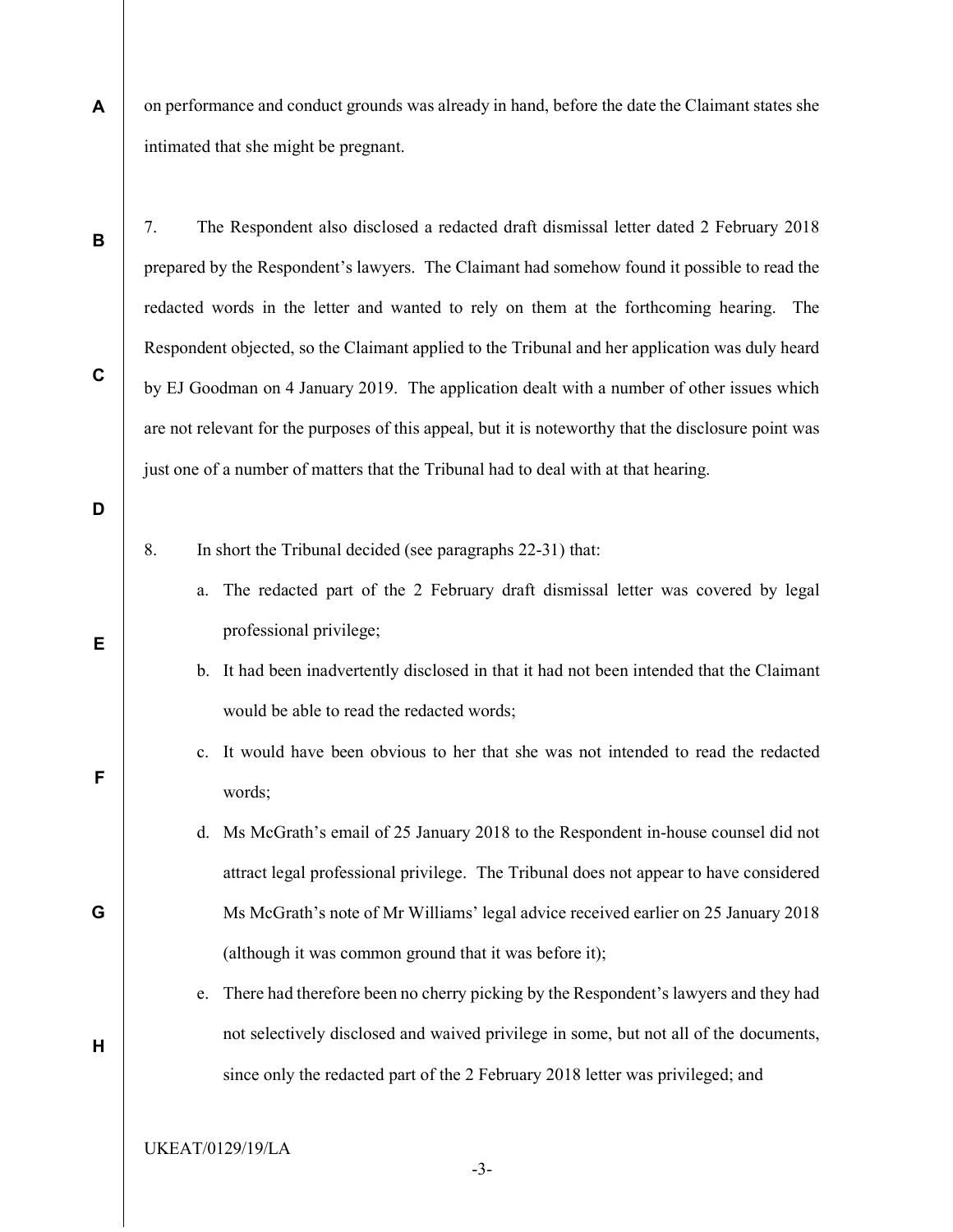f. The Claimant could not rely on the redacted parts of the letter at the forthcoming hearing.

B

A

9. Points (d), (e) and (f) are the subject of this appeal. At the preliminary hearing the Respondent had been concerned about how the Claimant had managed to reveal the redacted part of the letter and was concerned that it had been achieved by underhand or even fraudulent means. The Tribunal did not make a finding as to whether the Claimant had used specialist software or if she had inadvertently stumbled across it and it had just happened when she cut and paste the document. The Tribunal merely notes that "she had found it possible to read the redacted words." The Claimant sensibly does not seek to pursue an inadvertent waiver point.

D

C

10. At this tribunal the appeal was sifted straight to a full hearing and permission given by HHJ Auerbach on 1 May 2019 on grounds that the Tribunal's judgment that the redacted part of the 2 February 2018 letter could not be adduced as evidence at the forthcoming hearing was either perverse or amounted to an error of law.

F

E

G

11. It is, as Mr Edwards in his helpful and comprehensive submissions sets out, trite law that communications passing between a party and his or her legal advisers are privileged, provided that they are confidential and were made for the purposes of obtaining or giving legal advice (legal advice privilege). Such communications encompass, but are not limited to, communications made with reference to litigation that is pending or contemplated. The question of litigation privilege does not arise on the facts in this case. Legal advice privilege extends to advice as to what should or should not prudently and sensibly be done in a "relevant legal context" Three Rivers DC v Bank of England [2005] I AC 610 HL) see in particular Lord Scott of Foscote at 38:

H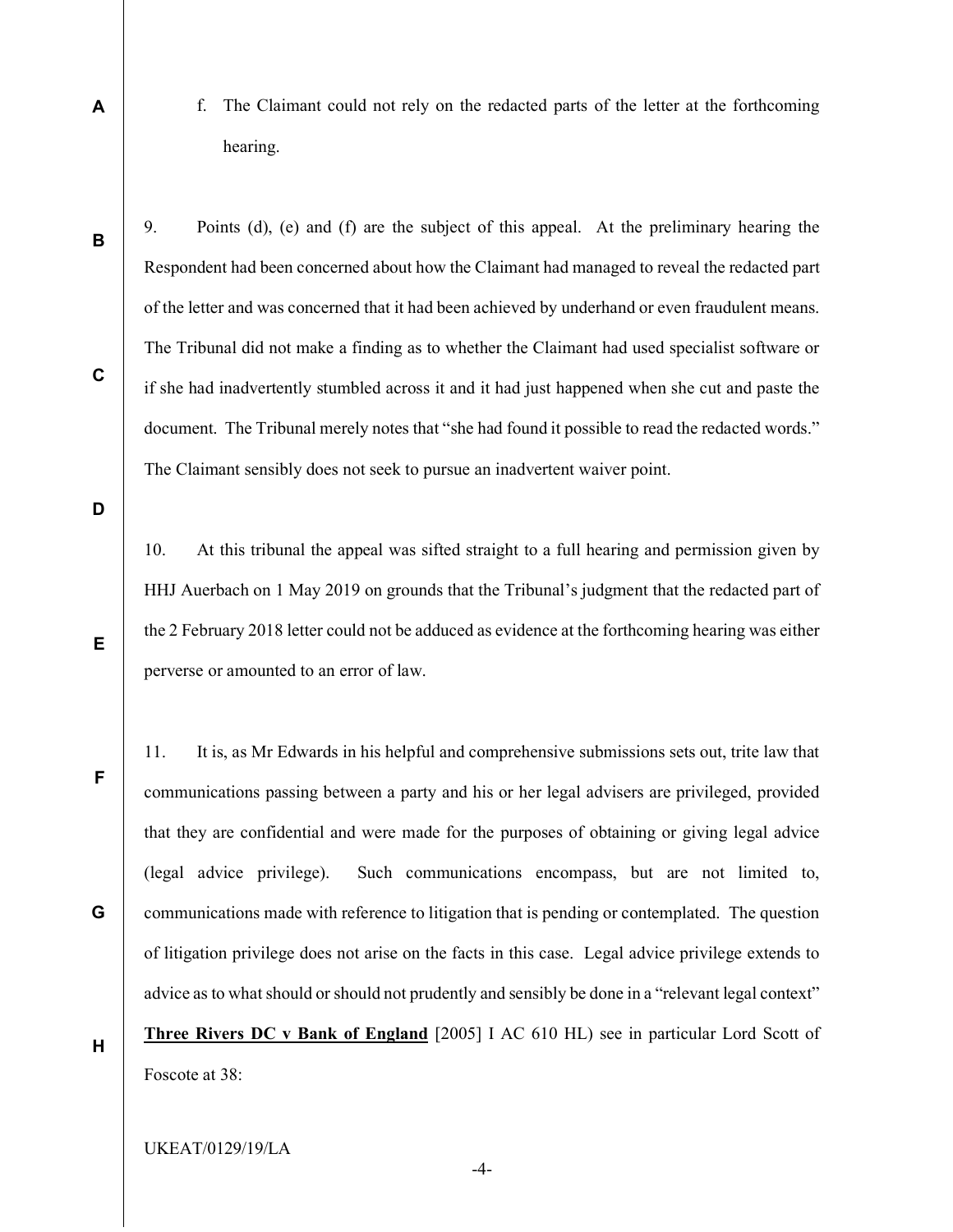A

B

C

D

"In cases of doubt the judge called upon to make the decision should ask whether the advice relates to the rights, liabilities, obligations or remedies of the client either under private law or under public law. If it does not, then, in my opinion, legal advice privilege would not apply. If it does so relate then, in my opinion, the judge should ask himself whether the communication falls within the policy underlying the justification for legal advice privilege in our law. Is the occasion on which the communication takes place and is the purpose for which it takes place such as to make it reasonable to expect the privilege to apply? The criterion must, in my opinion, be an objective one.

12. Legally privileged advice does not lose its privileged status simply because it had been

communicated by the recipient of the advice to relevant staff within the same organisation, even where the disclosure evidenced, paraphrased or revealed the substance of legal advice instead of communicating the whole of that advice USP Strategies PLC  $\&$  ors v London General Holdings Limited [2004] EWHC 373).

13. Elias LJ whilst President of this Tribunal helpfully summarised the earlier authorities in Brennan v Sunderland City Council [2008] ICR 479 and the correct approach to considering whether privilege had been waived. There are two related questions: the first is the nature of what has been revealed: is it the substance, the gist, content or merely the effect of the advice? The second is the circumstances in which it is revealed: has it simply been referred to, used, deployed or relied upon in order to advance the party's case?

14. In the course of argument, Mr Edwards sensibly conceded that Ms McGrath's note of her

E

F

G

H

conversation with Mr Williams on 25 January 2018 contained Mr Williams' legal advice about the Respondent's rights and liabilities under private law towards the Claimant in the context of her dismissal, and that it was covered by legal advice privilege. He further sensibly conceded that the onward transmission of that advice to Ms Vofltsun in Ms McGrath's email three hours later was also covered by legal advice privilege. How could it not be? In answer to the first of the questions as formulated by Elias J (as he then was) the substance, gist and content of the legal advice has been disclosed which goes directly to the issue of the reason for the Claimant's

UKEAT/0129/19/LA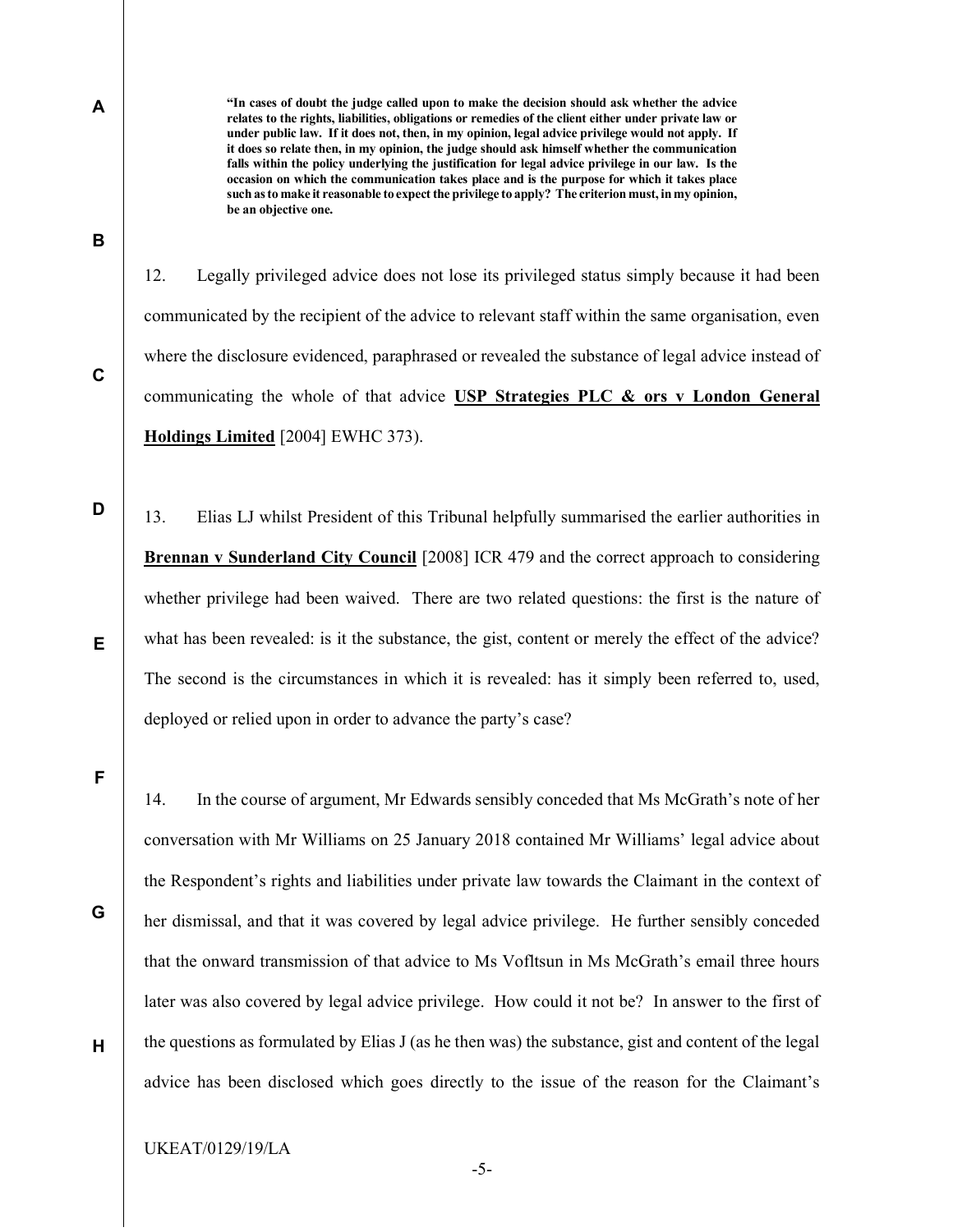A B C dismissal, and also the Respondent's state of knowledge (or lack of it) as to whether she might be pregnant as at 25 January 2018. In answer to the second question it has been deployed and referred to in Ms McGrath's evidence to advance the Respondent's case that they did not know that she might be pregnant and that her dismissal was for performance and conduct issues, and that the risk of a possible claim for pregnancy discrimination is not at all on their radar in the confidential discussions Ms McGrath has with the Respondent's solicitors. The Tribunal's conclusion that the email was not legally privileged and its failure to reach a decision on the note, clearly amounts to an error of law. Both parties agreed that the correct course was for this tribunal to exercise its powers under s35(1)(a) Employment Tribunals Act 1996 to substitute the erroneous conclusion.

D

E

F

G

H

15. Since both the note and email of 25 January 2018 are legally privileged, and the Respondent chose to disclose them in its list of documents to the Claimant, it follows that they have waived privilege in respect of them. But where then does that leave the redacted parts of the 2 February 2018 letter? As per Lord Bigham CJ in Paragon Finance plc v Freshfields [1999] 1 WLR 1183 1188C-D:

> "A client expressly waives his legal professional privilege when he elects to disclose communications which the privilege would entitle him not to disclose…. While there is no rule that a party who waives privilege in relation to one communication is taken to waive privilege in relation to all, a party may not waive privilege in such a partial and selective manner that unfairness or misunderstanding may result".

16. The practice of selective waiver of privilege that was unfair or risked misunderstanding is often referred to as "cherry-picking" as useful shorthand, meaning choosing only the best fruit and leaving the less tasty, unripe or even bad ones behind. It has been considered in a number of cases, and although the precise formulation of the definition in each of the cases has been articulated in a number of different ways, the core features remain constant: firstly, the use of legally privileged material in a selective manner, and secondly to obtain a forensic advantage, a

UKEAT/0129/19/LA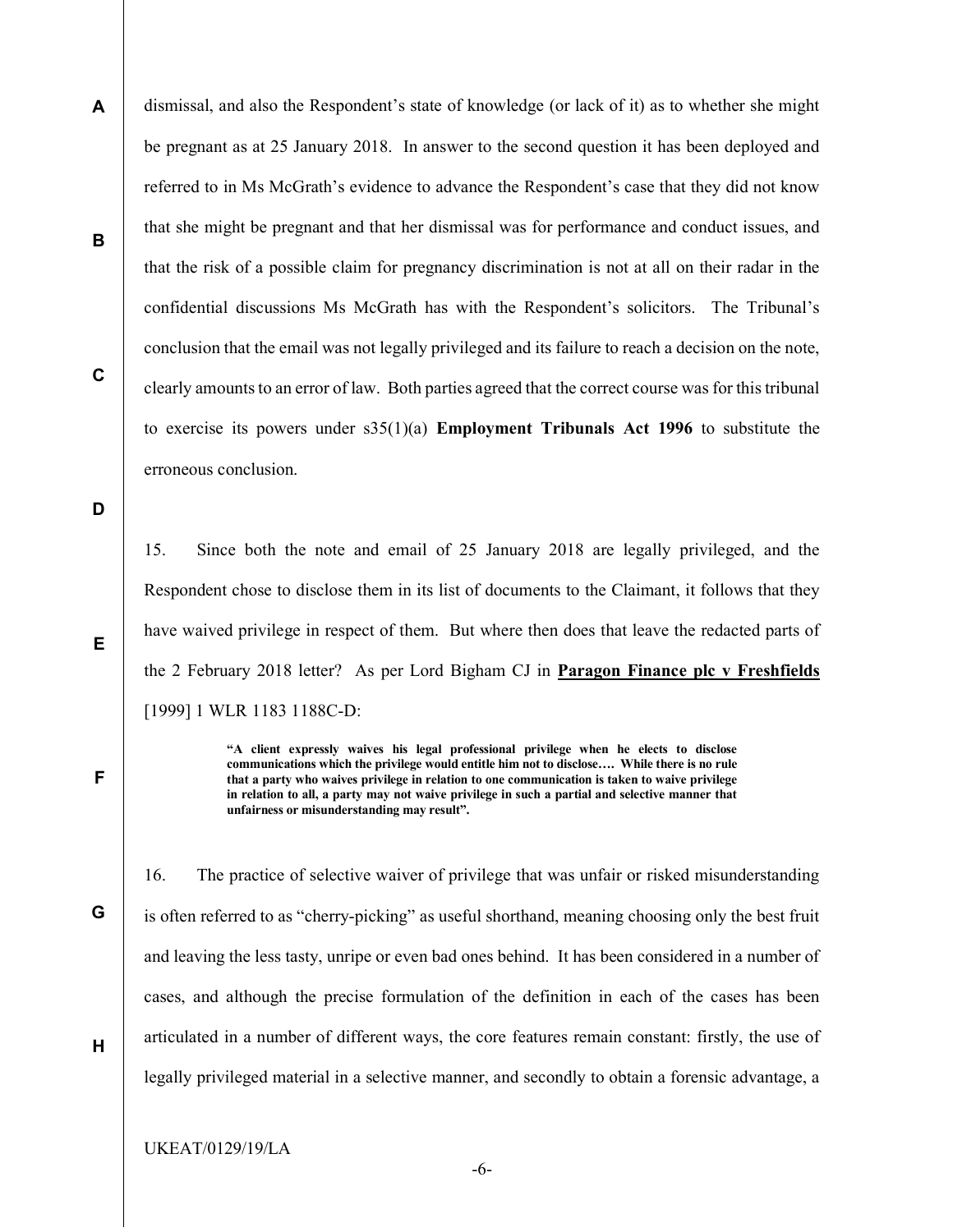A risk of unfairness or misunderstanding, that can arise from the Court or Tribunal having only a partial view of the privileged material.

17. In this case the Claimant has seen the redacted material in the draft letter. After the explanation for the dismissal, the lawyer has written in bold italics "[Tamsin [the Claimant's line manager] – please double check I have this correct factually and that you are not uncomfortable with us saying any of this. The idea is to do enough to show we've not dismissed her for any discriminatory reason.]". There are three further redactions that do not relate to the Claimant's dismissal and do not form part of the issues before the tribunal. They relate to the calculation of any outstanding holiday pay entitlement and post-employment restrictive covenants. Since the Respondent agreed that if they would be required to include an unredacted copy of the letter insofar as it related to the reason for the Claimant's dismissal, they would remove all the redactions, I shall not overly concern myself with those.

E

B

C

D

18. Mr Edwards effectively conceded that given the importance in the case of the Respondent's reason for dismissing the Claimant, the redaction set out above, could present a partial or misleading picture in light of the 25 January 2018 documents and that on reflection, absent any other arguments, it should properly be before the Tribunal.

G

F

19. But he relied instead on a different argument: that the draft dismissal letter was not part of the same transaction as the documents of 25 January 2018. He relied on Mann J's judgment in Dore and ors v Leicestershire County Council and another [2010] EWHC 34 (Ch) and Fulham Leisure Holdings Ltd v Nicholson Graham Jones [2006] EWHC 158, in which he held that waiver only applied to the "transaction" in question, which might go beyond the actual

H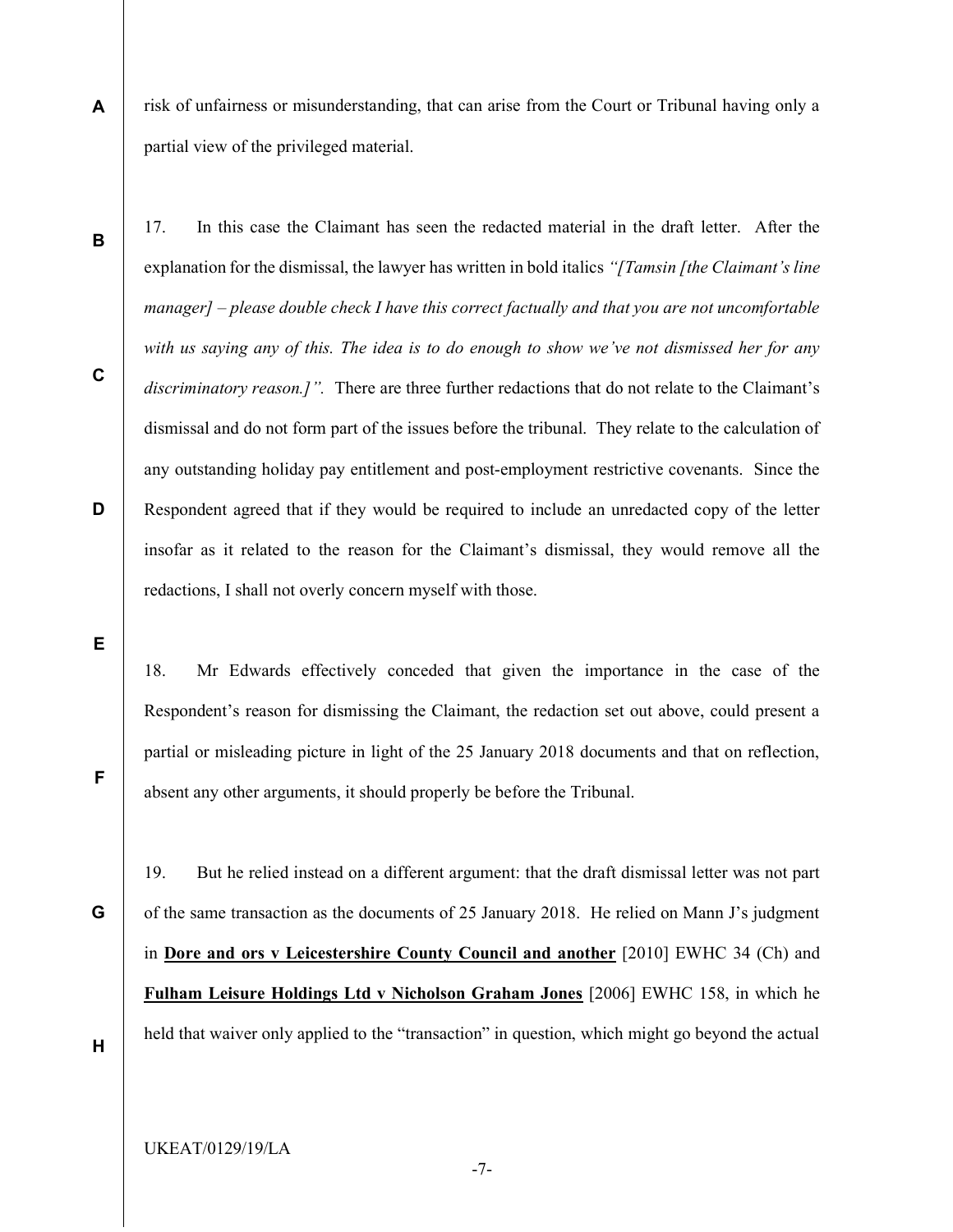A document (or privileged information) disclosed. He suggested the following approach to decide if the disclosure forms part of a transaction or not:

"(i). One should identify the "transaction" in respect of which the disclosure has been made.

(ii). That transaction may be identifiable simply from the nature of the disclosure made – for example, advice given by counsel on a single occasion.

(iii). However, it may be apparent from that material, or from other available material, that the transaction is wider than that which is immediately apparent. If it does, then the whole of the wider transaction must be disclosed.

(iv). When that has been done, further disclosure will be necessary if that is necessary in order to avoid unfairness or misunderstanding of what has been disclosed."

20. Mr Edwards submitted that there was a clear distinction and difference between the legal advice given on 25 January and the advice on the wording of the draft dismissal letter of 2 February 2018, and they were separate transactions. The redacted letter of 2 February 2018 was therefore unaffected by the waivers of privilege in the 25 January 2018 documents.

21. However, I agree with Mr Godfrey's submission that it is a wholly artificial distinction. They are all part of the same transaction which is the giving of the legal advice about the dismissal of the Claimant. The 6 day gap between the legal advice and the draft letter does not mean it is a different transaction. They are part of the same continuum and transaction of advising on the dismissal of the Claimant and possible legal implications. The Respondent, having chosen to waive privilege in respect of the 25 January note and email, is precluded from withholding the inextricably linked redactions to the draft dismissal letter containing the lawyer's comments concerning the dismissal. The other redactions are not relevant, but since the Respondent has agreed to include them for consistency and transparency I need say no more about them.

22. The parties both agreed that in this aspect too I should exercise the powers of the Tribunal pursuant to  $s35(1)(a)$  Employment Tribunals Act. I agree that it is not a matter that should be remitted back to the Tribunal for two reasons. Firstly because limb (b) of **Jafri v Lincoln College** 

UKEAT/0129/19/LA

B

C

D

E

F

G

H

-8-